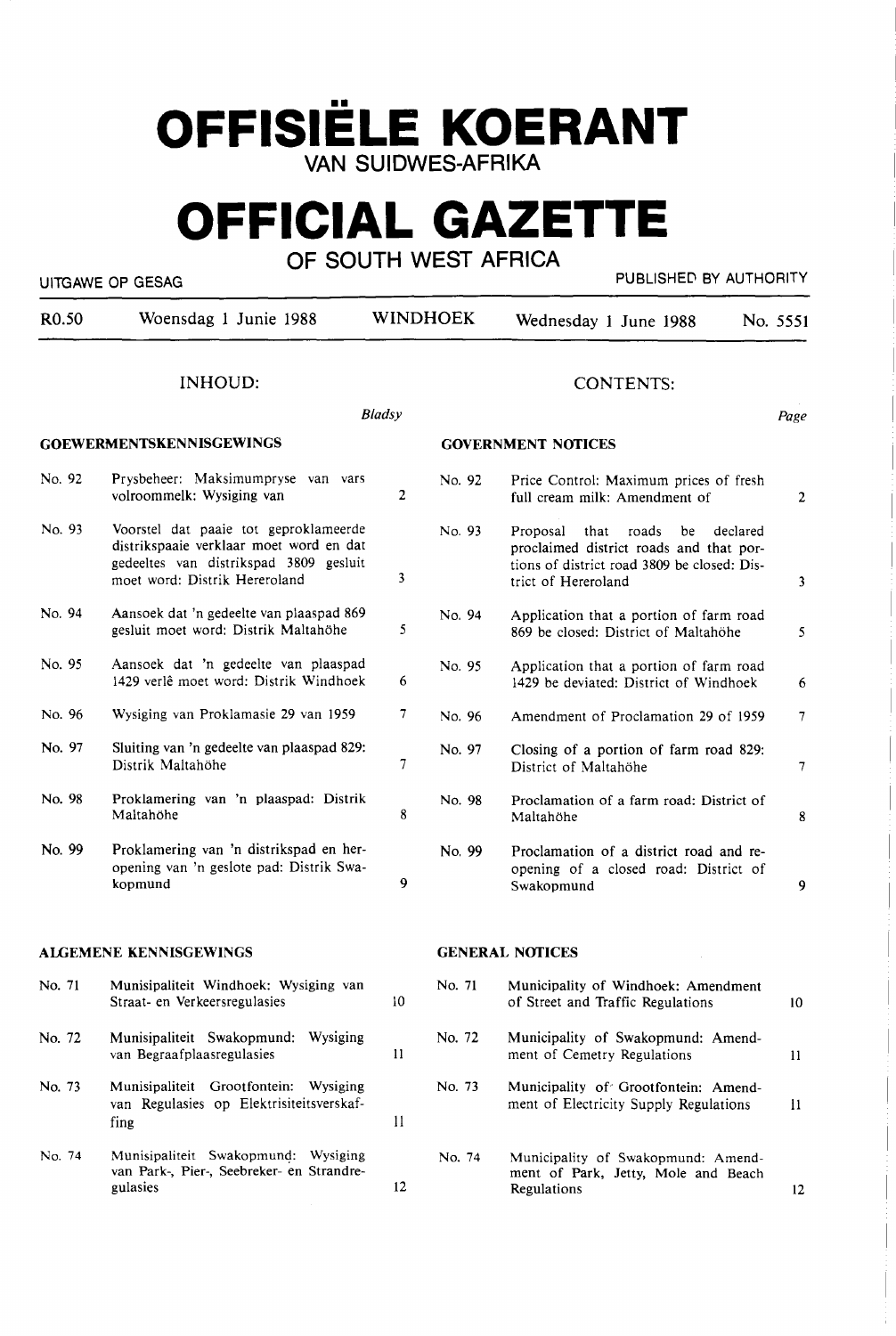| Munisipaliteit van Keetmanshoop: Ken-<br>nisgewing: Agterstallige eiendomsbelas-<br>ting en rente           | 13 | No. 75 | Municipality of Keetmanshoop: Notice:<br>Arrear rates and interst                               | 13  |
|-------------------------------------------------------------------------------------------------------------|----|--------|-------------------------------------------------------------------------------------------------|-----|
| Raad vir Buitestedelike Ontwikkeling:<br>Kennisgewing: Eiendomsbelasting uit-<br>staande vyf jaar en langer | 13 | No. 76 | Peri-Urban Development Board: Notice:<br>Rates and taxes outstanding five years and<br>longer   | 13  |
| Erf 4808 Uitbreiding 6 Windhoek: Depro-<br>klamasie                                                         | 15 | No. 77 | Windhoek:<br>Extension<br>6<br>4808<br>Erf<br>Deproclamation                                    | 15  |
| Grootfontein Wysigingskema No. 1                                                                            | 16 | No. 78 | Grootfontein Amendment Scheme No. 1                                                             | 16  |
| Tsumeb Wysigingskema No. 1                                                                                  | 16 | No. 79 | Tsumeb Amendment Scheme No. 1                                                                   | 16. |
| Munisipaliteit Grootfontein: Munisipale<br>Tussenverkiesing 30 Maart 1988 - Verkies-<br>ingsuitgawes        | 17 | No. 80 | Municipality of Grootfontein: Municipal<br>By-election: 30th March 1988 - Electoral<br>Expenses | 17  |
|                                                                                                             |    |        |                                                                                                 |     |

**Goewermentskennisgewings** 

# **Government Notices**

|                                                                                                                                                                                                                                                    | DEPARTEMENT VAN EKONOMIESE SAKE                               | DEPARTMENT OF ECONOMIC AFFAIRS                                                                                                                                                                                                       |                       |  |
|----------------------------------------------------------------------------------------------------------------------------------------------------------------------------------------------------------------------------------------------------|---------------------------------------------------------------|--------------------------------------------------------------------------------------------------------------------------------------------------------------------------------------------------------------------------------------|-----------------------|--|
| No. 92                                                                                                                                                                                                                                             | 1988                                                          | No. 92                                                                                                                                                                                                                               | 1988                  |  |
| PRYSBEHEER:                                                                                                                                                                                                                                        | MAKSIMUMPRYSE<br><b>VAN</b><br>VARS VOLROOMMELK: WYSIGING VAN | PRICE CONTROL: MAXIMUM PRICES OF<br>FRESH FULL CREAM MILK: AMENDMENT<br>OF                                                                                                                                                           |                       |  |
| Kragtens die bevoegdheid my verleen by artikel 4<br>van die Wet op prysbeheer, 1964 (Wet 25 van<br>1964), wysig ek hierby Goewermentskennisge-<br>wing AG. 102 van 1984 deur die Bylae daarby<br>deur die Bylae hieronder uiteengesit, te vervang. |                                                               | Under the powers vested in me by section 4 of the<br>Price Control Act, 1964 (Act 25 of 1964), I hereby<br>amend Government Notice AG. 102 of 1984 by<br>the substitution for the Schedule thereto of the<br>Schedule set out below. |                       |  |
| G.J.F. GOUS                                                                                                                                                                                                                                        |                                                               | G.J.F. GOUS                                                                                                                                                                                                                          |                       |  |
| Pryskontroleur                                                                                                                                                                                                                                     | Windhoek, 16 Mei 1988                                         | Price Controller                                                                                                                                                                                                                     | Windhoek, 16 May 1988 |  |
| <b>"BYLAE</b>                                                                                                                                                                                                                                      |                                                               | "SCHEDULE                                                                                                                                                                                                                            |                       |  |
|                                                                                                                                                                                                                                                    |                                                               |                                                                                                                                                                                                                                      |                       |  |

INHOUD 2 liter 1 liter 500 ml 250 ml MAKSIMUMPRYSE **R2,17 Rl,12**  60c 36c" **CONTENT** 2 litre 1 liter 500 ml 250 ml Windhoek, 16 May 1988 **SCHEDULE** MAXIMUM PRICES R2,17 Rl,12 60c 36c"

 $\ddot{\phantom{a}}$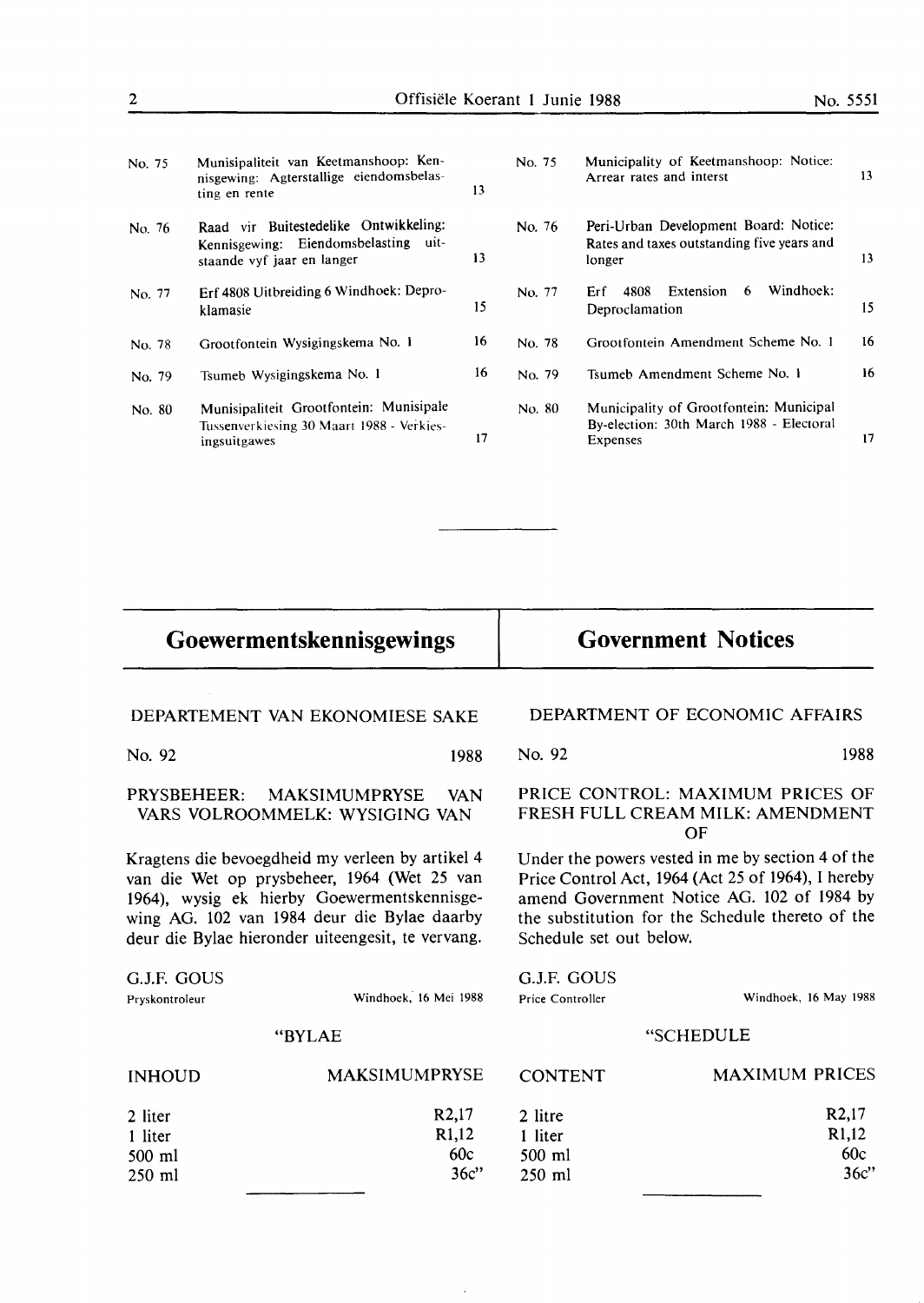### DEPARTEMENT VAN VERVOER

No. 93 1988

VOORSTEL DAT PAAIE TOT GEPROKLA-MEERDE DISTRIKSPAAIE VERKLAAR MOET WORD EN DAT GEDEELTES VAN DISTRIKSPAD 3809 GESLUIT MOET WORD: DISTRIK HEREROLAND

Ingevolge artikel 20(1) van die Ordonnansie op Paaie, 1972 (Ordonnansie 17 van 1972), word hierby bekend gemaak dat die Sekretaris van Vervoer voorstel dat -

- (a) die paaie wat in Bylaes I en II beskryf en deur, onderskeidelik, die simbole A-B-C-D-E-F-G en **H-Hl** op sketskaart Pl402 aangetoon word, tot geproklameerde distrikspaaie (nommers 3825 en 3809) verklaar moet word; en
- (b) die gedeeltes van distrikspad 3809 wat in Bylaes III en IV beskryf en deur, onderskeidelik, die simbole E-El en **H-J-K** op sketskaart Pl402 aangetoon word, gesluit moet word.

'n Afskrif van hierdie kennisgewing en genoemde sketskaart synde 'n sketskaart van die betrokke streek waarop die paaie waarop die voorstel betrekking het en ander geproklameerde, ondergeskikte en privaatpaaie in daardie streek aangetoon word, sal vir die volle tydperk van dertig dae hieronder vermeld gedurende gewone kantoorure by die kantore van die Sekretaris van Vervoer, Windhoek, en die Paaiesuperintendent, Gobabis, ter insae beskikbaar wees.

Iedereen wat enige beswaar het teen bogemelde voorstel word hiermee aangesê om sy beswaar, met die gronde waarop dit gebaseer is duidelik en in besonderhede daarin uiteengesit, skriftelik binne 'n tydperk van dertig dae vanaf die datum van publikasie van hierdie kennisgewing by die Sekretaris van Vervoer, Privaatsak 12005, Ausspannplatz, 9000, in te dien.

Die in hierdie kennisgewing bedoelde paaie loop oor en is in geheel gelee in die distrik Hereroland, op die gedeelte wat bekend staan as Hereroland Oos Gebied I van die in artikel 32(b) van die Proklamasie op die Verteenwoordigende Owerheid

## DEPARTMENT OF TRANSPORT

No. 93 1988

PROPOSAL THAT ROADS BE DECLARED PROCLAIMED DISTRICT ROADS AND THAT PORTIONS OF DISTRICT ROAD 3809 BE CLOSED: DISTRICT OF HEREROLAND

In terms of section 20(1) of the Roads Ordinance, 1972 (Ordinance 17 of 1972), it is hereby made known that the Secretary for Transport proposes that -

- (a) the roads described in Schedules I and II and shown on sketch-map P1402 by the symbols A-B-C-D-E-F-G and H-Hl, respectively, be declared proclaimed district roads (numbers 3825 and 3809); and
- (b) the portions of district road 3809 described in Schedules III and IV and shown on sketchmap Pl402 by the symbols E-El and H-J-K, respectively, be closed.

A copy of this notice and the said sketch-map, being a sketch-map of the area concerned on which the roads to which the proposal refers and other proclaimed, minor and private roads in that area are shown, shall for the full period of thirty days mentioned below lie open to inspection at the offices of the Secretary for Transport, Windhoek, and the Roads Superintendent, Gobabis, during normal office hours.

Every person having any objection to the abovementioned proposal is hereby commanded to lodge his objection in writing, with, the grounds upon which it is based clearly and specifically therein stated, with the Secretary for Transport, Private Bag 12005, Ausspannplatz, 9000, within a period of thirty days from the date of publication of this notice.

The roads referred to in this notice run across and are entirely situated in the district of Hereroland, on the portion known as Hereroland East Area 1 referred to in section 32(b) of the Representative Authority of the Hereros Proclamation, 1980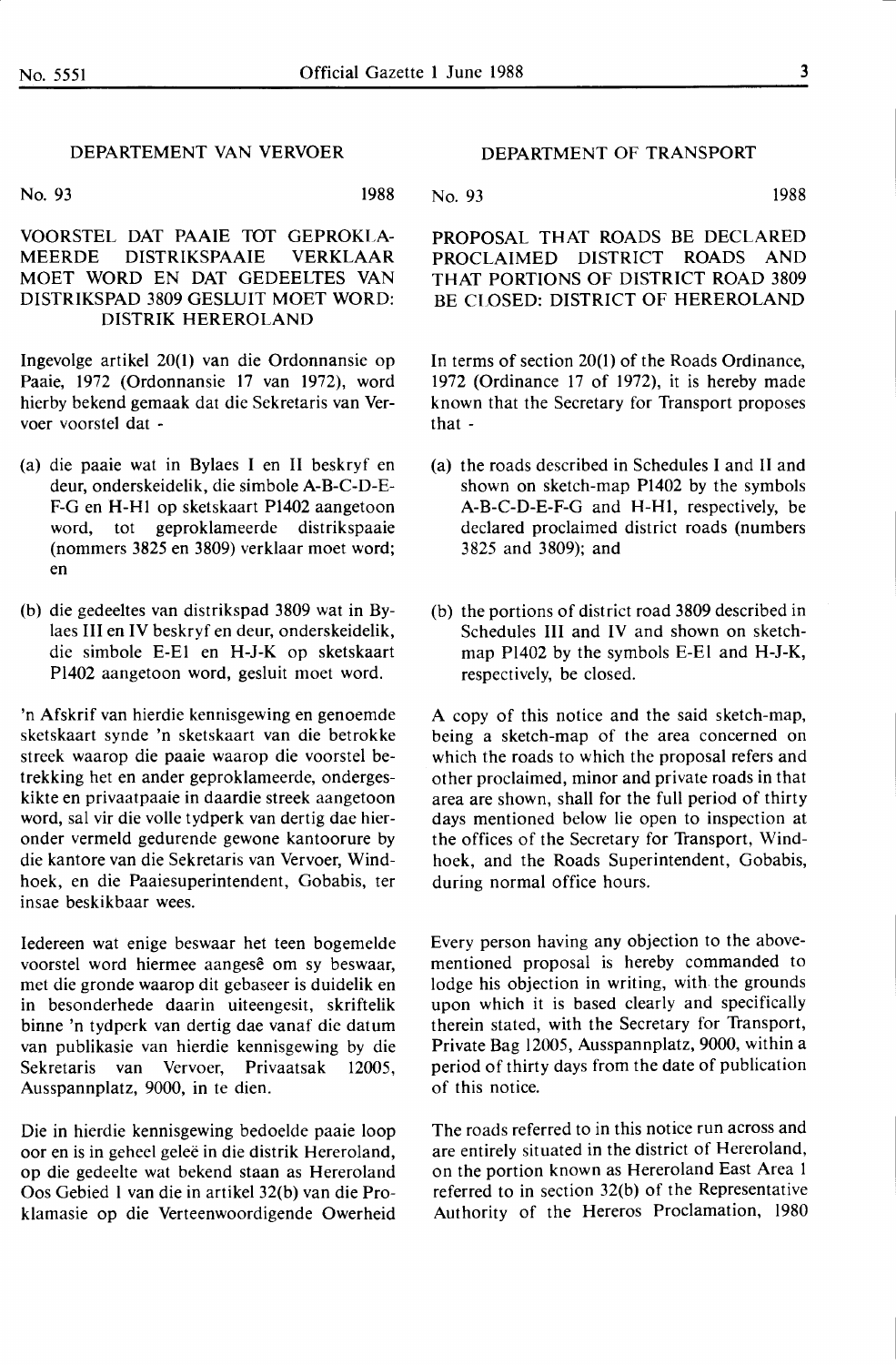van die Herero's, 1980 (Proklamasie AG. *50* van 1980), bedoelde gemeenskaplike grond van die Herero's.

### BYLAE I

Van 'n punt (A op sketskaart Pl402) op distrikspad 3806 algemeen ooswaarts oor die plek bekend as Epata tot op 'n punt (B op sketskaart Pl402); van daar algemeen noordooswaarts tot op 'n punt (C op sketskaart Pl402); van daar algemeen oosnoordooswaarts tot by die plek bekend as Otjiha; van daar algemeen ooswaarts tot op 'n punt (D op sketskaart Pl402); van daar algemeen suidooswaarts tot op 'n punt (E op sketskaart Pl402) by die plek bekend as Otjinoko; van daar algemeen suidwaarts tot op 'n punt (F op sketskaart **PI402);** van daar algemeen suidooswaarts tot op 'n punt (G op sketskaart Pl402) op distrikspad 3808.

### BYLAE II

Van 'n punt (H op sketskaart Pl402) by die plek bekend as Okauwa algemeen wessuidweswaarts tot op 'n punt (HI op sketskaart Pl402) op distrikspad 3808.

### BYLAEIII

Van 'n punt (E op sketskaart Pl402) by die plek bekend as Otjinoko algemeen suidooswaarts tot op 'n punt (El op sketskaart Pl402) by die plek bekend as Otjiyarwa.

### BYLAEIV

Van 'n punt (H op sketskaart Pl402) by die plek bekend as Okauwa algemeen noordnoordweswaarts tot op 'n punt **(J** op sketskaart Pl402); van daar algemeen weswaarts tot op 'n punt (K op sketskaart Pl402) by die plek bekend as Otjinene.

(Proclamation AG. *50* of 1980), of the communal land of the Hereros.

### SCHEDULE I

From a point (A on sketch-map Pl402) on district road 3806 generally eastwards through the place known as Epata to a point (B on sketch-map Pl402); thence generally north-eastwards to a point (C on sketch-map Pl402); thence- generally east-north-eastwards to the place known as Otjiha; thence generally eastwards to a point (D on sketch-map Pl402); thence generally southeastwards to a point (E on sketch-map Pl402) at the place known as Otjinoko; thence generally southwards to a point (F on sketch-map Pl402); thence generally south-eastwards to a point (G on sketch-map Pl402) on district road 3808.

### SCHEDULE II

From a point (H on sketch-map Pl402) at the place known as Okauwa generally west-southwestwards to a point (HI on sketch-map Pl402) on district road 3808.

### SCHEDULE III

From a point (E on sketch-map Pl402) at the place known as Otjinoko generally southeastwards to a point (El on sketch-map Pl402) at the place known as Otjiyarwa.

### SCHEDULE IV

From a point (H on sketch-map Pl402) at the place known as Okauwa generally north-northwestwards to a point (J on sketch-map Pl402); thence generally westwards to a point **(K** on sketch-map Pl402) at the place known as Otjinene.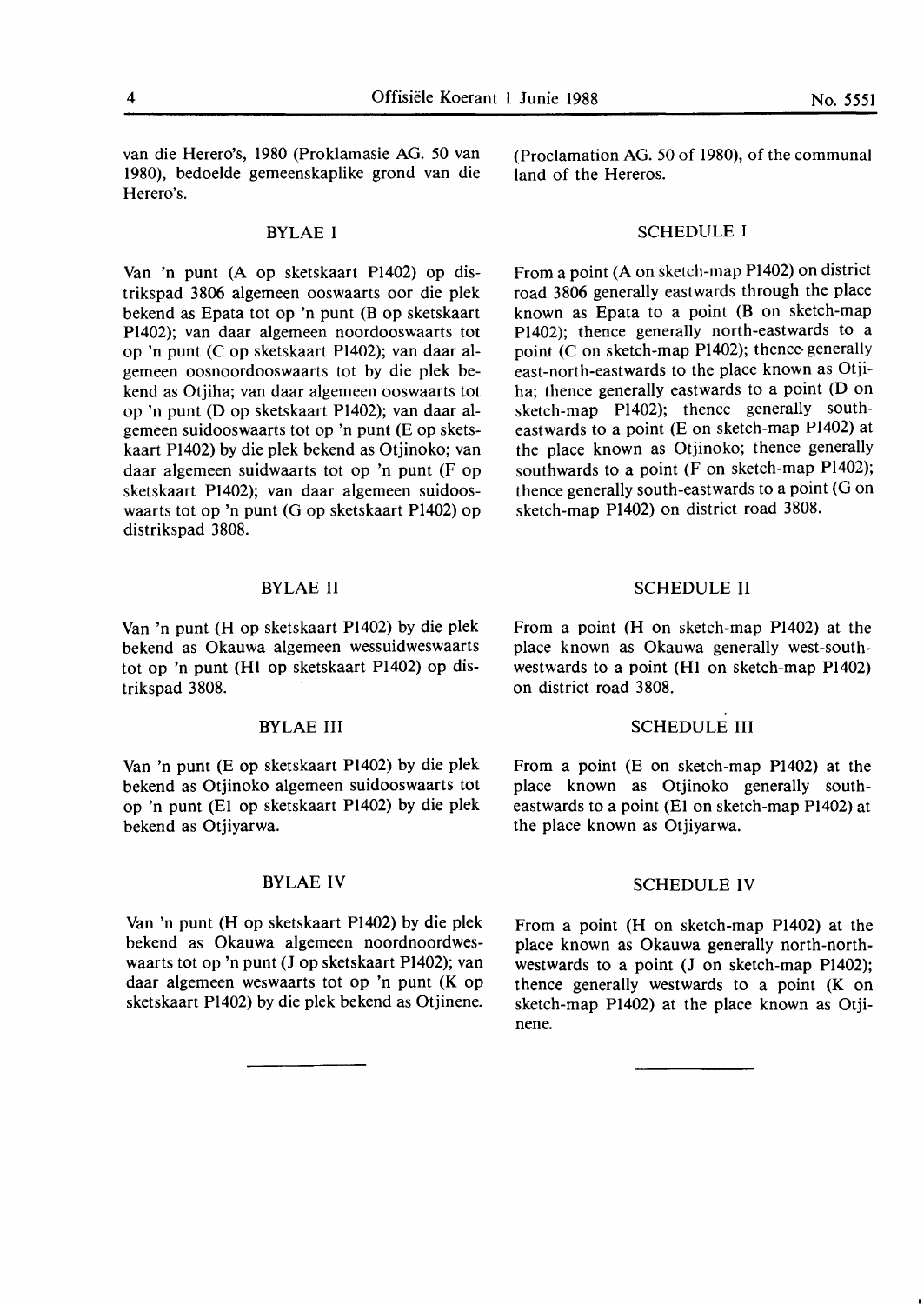### DEPARTEMENT VAN VERVOER

No. 94 1988

### No. 94 **1988**

### AANSOEK DAT 'N GEDEELTE VAN PLAASPAD 869 GESLUIT MOET WORD: DISTRIK MALTAHOHE

lngevolge artikel 16(3) van die Ordonnansie op Paaie, 1972 (Ordonnansie 17 van 1972), word hierby bekend gemaak dat aansoek by die Voorsitter van die Padraad van Maltahöhe gedoen is dat die gedeelte van plaaspad 869 wat in die Bylae beskryf en deur die simbole A-B-C op sketskaart P1403 aangetoon word, gesluit moet word.

'n Afskrif van hierdie kennisgewing en genoemde sketskaart, synde 'n sketskaart van die betrokke streek waarop die pad waarop die aansoek betrekking het en ander geproklameerde, ondergeskikte en privaatpaaie in daardie streek aangetoon word, sal vir die voile tydperk van dertig dae hieronder vermeld gedurende gewone kantoorure by die kantore van die Sekretaris van Vervoer, Windhoek, en die Paaiesuperintendent, Maltahohe, ter insae beskikbaar wees.

Iedereen wat enige beswaar het teen bogemelde aansoek word hiermee aangesê om sy beswaar, met die gronde waarop dit gebaseer is duidelik en in besonderhede daarin uiteengesit, skriftelik binne 'n tydperk van dertig dae vanaf die datum van publikasie van hierdie kennisgewing by die Voorsitter van Padrade, Privaatsak 12005, Ausspannplatz, 9000, in te dien.

### BYLAE

Van 'n punt (A op sketskaart P1403) op die gemeenskaplike grens van die plase Gorrasis 99 en Aandster 147 algemeen oosnoordooswaarts oor laasgenoemde plaas tot op 'n punt (B op sketskaart P1403) op laasgenoemde plaas; van daar algemeen suidooswaarts oor laasgenoemde plaas tot op 'n punt (C op sketskaart P1403) op plaaspad 823 op laasgenoemde plaas.

### **DEPARTMENT** OF **TRANSPORT**

### **APPLICATION THAT A PORTION OF FARM ROAD 869** BE CLOSED: DISTRICT OF MALTAHOHE

ln terms of section 16(3) of the Roads Ordinance, 1972 (Ordinance 17 of 1972), it is hereby made known that application has been made to the Chairman of the Roads Board of Maltahohe that the portion of farm road 869 described in the Schedule and shown on sketch-map P1403 by the symbols **A-B-C,** be closed.

A copy of this notice and the said sketch-map, being a sketch-map of the area concerned on which the road to which the application refers and other proclaimed, minor and private roads in that area are shown, shall for the full period of thirty days mentioned below lie open to inspection at the offices of the Secretary for Transport, Windhoek, and the Roads Superintendent, Maltahöhe, during normal office hours.

Every person having any objection to the abovementioned application is hereby commanded to lodge his objection in writing with the grounds upon which it is based clearly and specifically therein stated with the Chairman of Roads Boards, Private Bag 12005, Ausspannplatz, 9000, within a period of thirty days from the date of publication of this notice.

### SCHEDULE

From a point (A on sketch-map P1403) on the common boundary of the farms Gorrasis 99 and Aandster 147 generally east-north-eastwards across the last-mentioned farm to a point  $(B \text{ on } \mathbb{R})$ sketch-map P1403) on the last-mentioned farm; thence generally south-eastwards across the lastmentioned farm to a point (C on sketch-map P1403) on farm road 823 on the last-mentioned farm.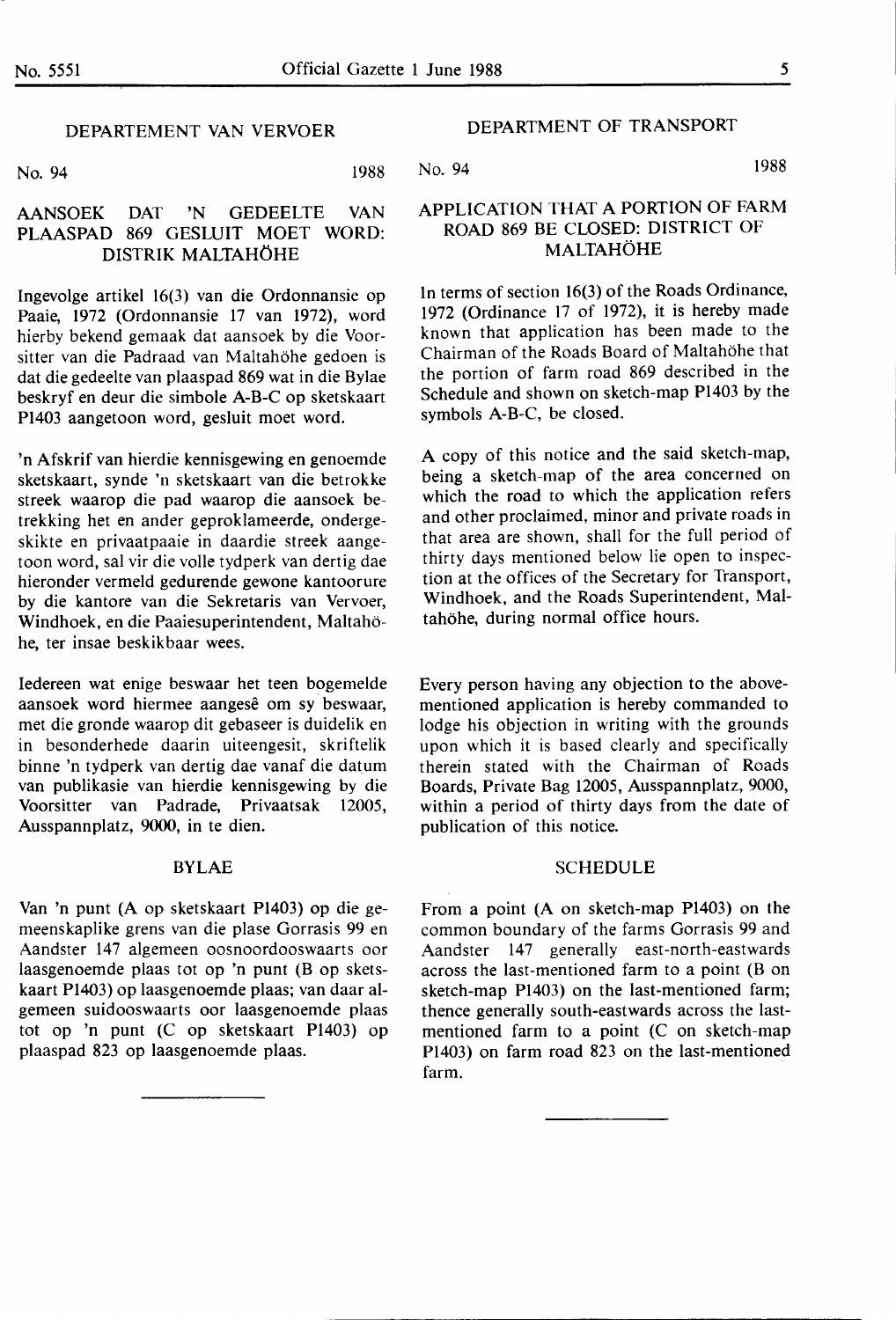No. 95 1988

### **AANSOEK DAT 'N** GEDEELTE VAN PLAASPAD 1429 VERLE **MOET WORD: DISTRIK WINDHOEK**

Ingevolge artikel 16(3) van die Ordonnansie op Paaie, 1972 (Ordonnansie 17 van 1972), word hierby bekend gemaak dat aansoek by die Voorsitter van die Padraad van Windhoek gedoen is dat die gedeelte van plaaspad 1429 wat in paragraaf (a) van die Bylae beskryf en deur die simbole B-C op sketskaart P1404 aangetoon word, verle moet word van die roete aldus beskryf en aangetoon, na die roete wat in paragraaf (b) van die Bylae beskryf en deur die simbole **B-A** op sketskaart P1404 aangetoon word.

'n Afskrif van hierdie kennisgewing en genoemde sketskaart, synde 'n sketskaart van die betrokke streek waarop die pad waarop die aansoek betrekking het en ander geproklameerde, ondergeskikte en privaatpaaie in daardie streek aangetoon word, sal vir die voile tydperk van dertig dae hieronder vermeld gedurende gewone kantoorure by die kantore van die Sekretaris. van Vervoer, Windhoek, en die Paaiesuperintendent, Windhoek, ter insae beskikbaar wees.

Iedereen wat enige beswaar het teen bogemelde aansoek word hiermee aangesê om sy beswaar, met die gronde waarop dit gebaseer is duidelik en in besonderhede daarin uiteengesit, skriftelik binne 'n tydperk van dertig dae vanaf die publikasie van hierdie kennisgewing by die Voorsitter van Padrade, Privaatsak 12005, Ausspannplatz, 9000, in te dien.

### BYLAE

- (a) Van 'n punt (B op sketskaart P1404) op die plaas Bellerode 67 algemeen suidsuidweswaarts oor genoemde plaas en die plaas Hoffnung 66 tot op 'n punt (C op sketskaart P1404) op plaaspad 1527 op laasgenoemde plaas.
- (b) Van 'n punt (B op sketskaart P1404) op die plaas Bellerode 67 algemcen weswaarts oor

### DEPARTMENT OF TRANSPORT

No. 95 1988

### APPLICATION THAT A PORTION OF FARM ROAD 1429 BE DEVIATED: DISTRICT OF **WINDHOEK**

In terms of section 16(3) of the Roads Ordinance, 1972 (Ordinance 17 of 1972), it is hereby made known that application has been made to the Chairman of the Roads Board of Windhoek that the portion of farm road 1429 described in paragraph (a) of the Schedule and shown on sketchmap P1404 by the symbols B-C, be deviated from the route so described and shown, to the route described in paragraph (b) of the Schedule and shown on sketch-map P1404 by the symbols **B-A.** 

**A** copy of this notice and the said sketch-map, being a sketch-map of the area concerned on which the road to which the application refers and other proclaimed, minor and private roads in that area are shown, shall for the full period of thirty days mentioned below lie open to inspection at the offices of the Secretary for Transport, Windhoek, and the Roads Superintendent, Windhoek, during normal office hours.

Every person having any objection to the abovementioned application is hereby commanded to lodge his objection in writing, with the grounds upon which it is based clearly and specifically therein stated, with the Chairman of Roads Boards, Private Bag 12005, Ausspannplatz, 9000, within a period of thirty days from the date of publication of this notice.

### SCHEDULE

- (a) From a point (B on sketch-map Pl404) on the farm Bellerode 67 generally south-southwestwards across the said farm and the farm Hoffnung 66 to a point (C on sketch-map P1404) on farm road 1527 on the lastmentioned farm.
- (b) From a point (Bon sketch-map P1404) on the farm Bellerode 67 generally westwards across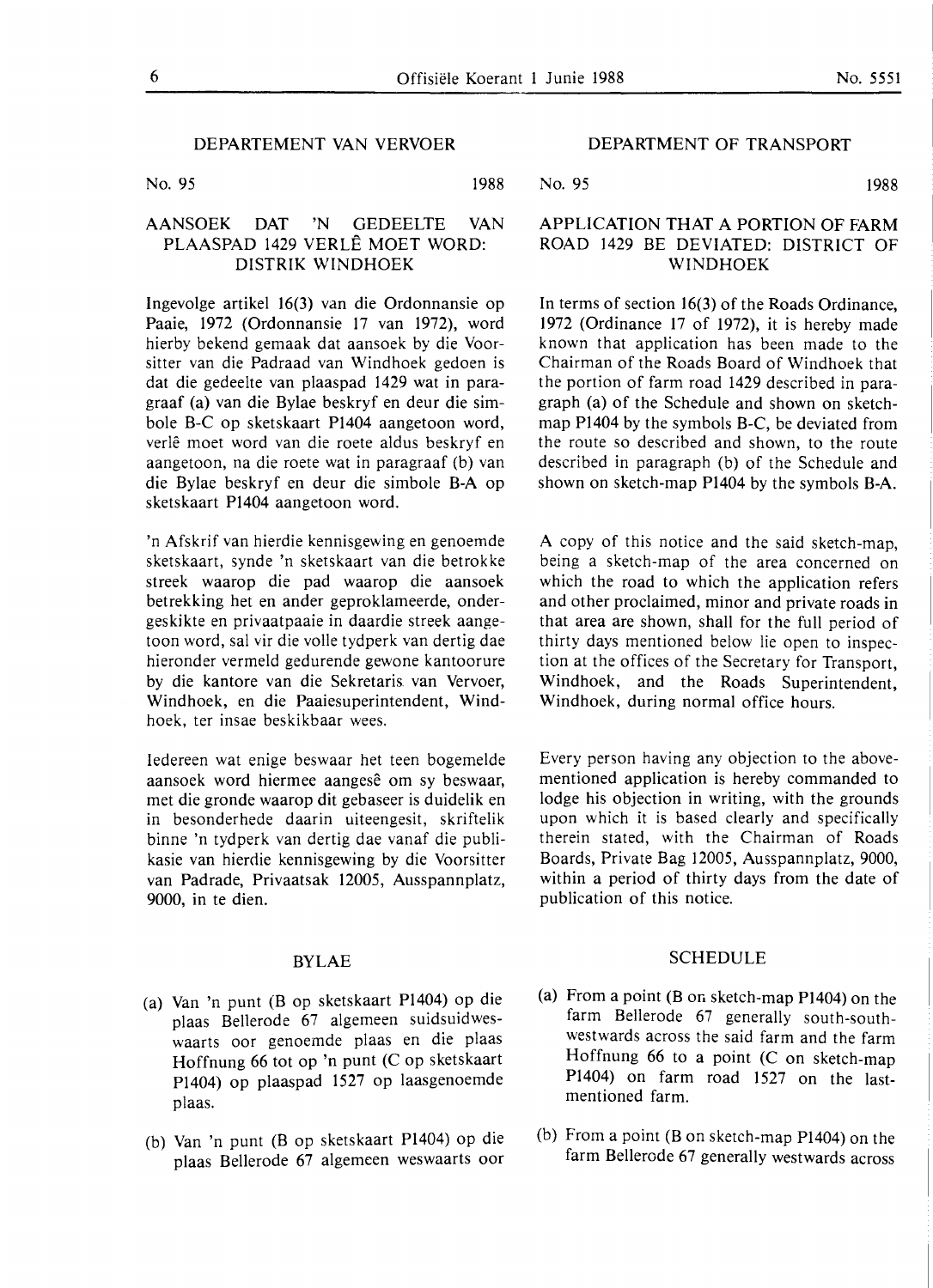genoemde plaas en die plaas Hoffnung 66 tot op 'n punt (A op sketskaart P1404) op plaaspad 1527 op laasgenoemde plaas.

### DEPARTEMENT VAN VERVOER

No. 96 1988

WYSIGING VAN PROKLAMASIE 29 VAN 1959

Die Kabinet het kragtens artikel 22(1) en (2) van die Ordonnansie op Paaie, 1972 (Ordonnansie 17 van 1972), Proklamasie 29 van 1959 gewysig deur die woorde "om aan te sluit met Publieke Pad 829" deur die woord "tot" te vervang.

### **DEPARTEMENT VAN VERVOER**

No. 97 **1988** 

### SLUITING **VAN 'N** GEDEELTE VAN PLAASPAD 829: DISTRIK MALTAHOHE

Ingevolge artikel 22(2) van die Ordonnansie op Paaie, 1972 (Ordonnansie 17 van 1972), word hierby bekend gemaak dat die Minister van Vervoerwese kragtens artikel 22(1)(c) van genoemde Ordonnansie, in die distrik Maltahöhe, die gedeelte van plaaspad 829 wat in die Bylae beskryf en deur die simbole D-E-F-G op sketskaart P1353 aangetoon word, gesluit het.

Genoemde sketskaart is te alle tye gedurende gewone kantoorure by die kantoor van die Sekretaris van Vervoer, Windhoek, ter insae beskikbaar.

### **BYLAE**

Van 'n punt (D op sketskaart P1353) op die gemeenskaplike grens van die plase Gorrasis 99 en Stellarine 170 algemeen noordooswaarts oor laasgenoemde plaas tot op 'n punt (E op sketskaart P1353) op laasgenoemde plaas; van daar algemeen oossuidooswaarts en al meer suidooswaarts oor die plaas Stellarine 170 tot op 'n punt (F op sketskaart P1353) op genoemde plaas; van daar algemeen noordnoordooswaarts en al meer noordwaarts oor genoemde plaas tot op 'n punt the last-mentioned farm and the farm Hoffnung 66 to a point (A on sketch-map Pl404) on farm road 1527 on the last-mentioned farm.

### DEPARTMENT OF TRANSPORT

No. 96 1988

AMENDMENT OF PROCLAMATION 29 OF 1959

The Cabinet has under section 22(1) and (2) of the Roads Ordinance, 1972 (Ordinance 17 of 1972), amended Proclamation 29 of 1959 by the substitution for the words "to connect with Public Road 829 at" of the word "to".

**DEPARTMENT OF TRANSPORT** 

No. 97 **1988** 

### CLOSING OF A PORTION OF FARM ROAD 829: DISTRICT OF MALTAHOHE

In terms of section 22(2) of the Roads Ordinance, 1972 (Ordinance 17 of 1972), it is hereby made known that the Minister of Transportation has under section  $22(1)(c)$  of the said Ordinance, in the district of Maltahöhe, closed the portion of farm road 829 described in the Schedule and shown on sketch-map P1353 by the symbols D-E-F-G.

The said sketch-map shall at all times lie open to inspection at the office of the Secretary for Transport, Windhoek, during normal office hours.

### SCHEDULE

From a point (D on sketch-map P1353) on the common boundary of the farms Gorrasis 99 and Stellarine 170 generally north-eastwards across the last-mentioned farm to a point (E on sketchmap Pl353) on the last-mentioned farm; thence generally east-south-eastwards and more and more south-eastwards across the farm Stellarine 170 to a point (F on sketch-map P1353) on the said farm; thence generally north-northeastwards and more and more northwards across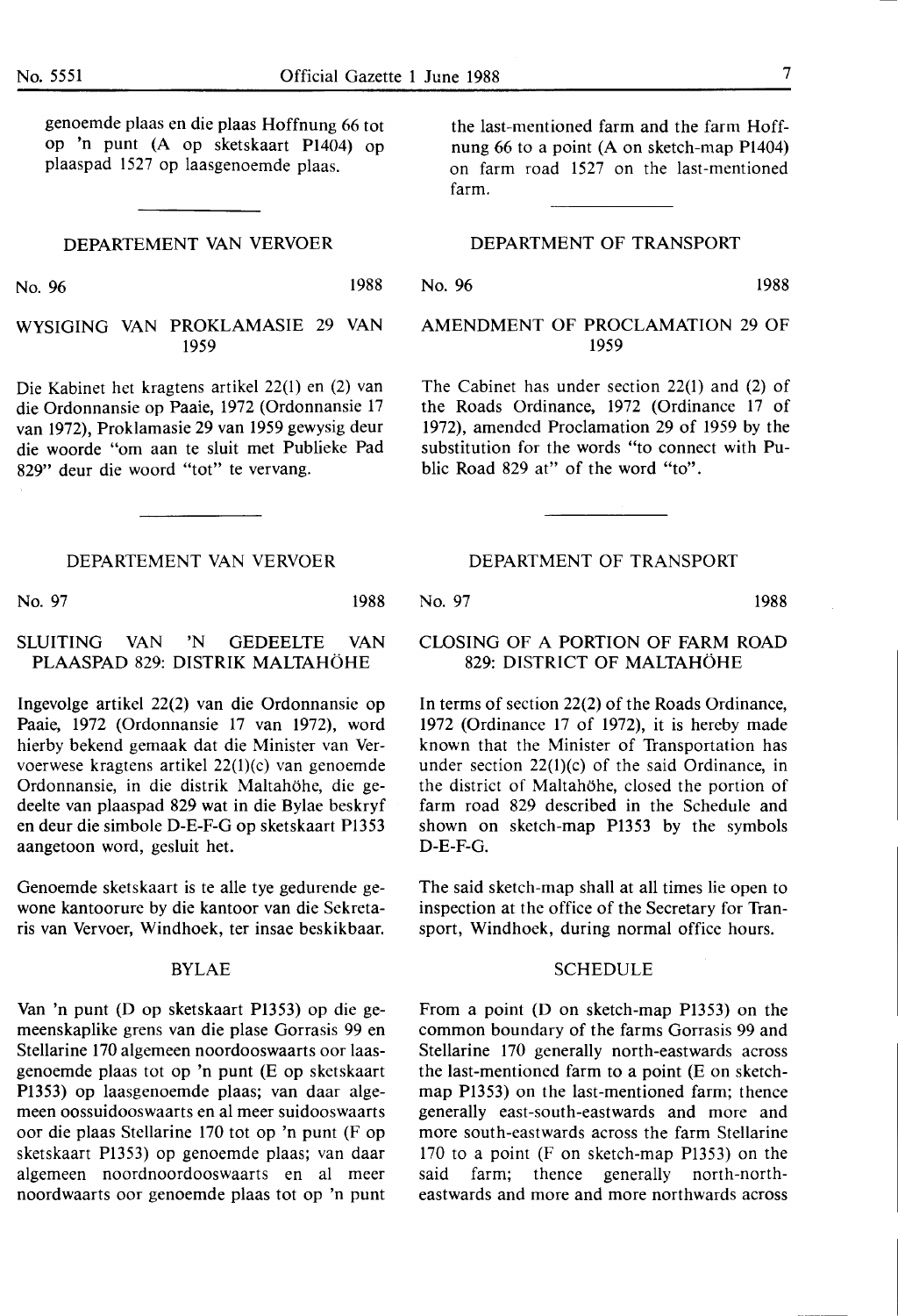(G op sketskaart Pl353) op die gemeenskaplike grens van genoemde plaas en **die** plaas Die Duine 145.

### DEPARTEMENT VAN VERVOER

No. 98 1988

### PROKLAMERING VAN 'N PLAASPAD: DISTRIK MALTAHOHE

Hierby word -

- (a) ingevolge artikel 22(2) van die Ordonnansie op Paaie, 1972 (Ordonnansie 17 van 1972), bekend gemaak dat die Minister **van** Vervoerwese kragtens artikel 22(1)(b) van genoemde Ordonnansie, in die distrik Maltahohe, die pad wat in die Bylae beskryf en deur die simbole A-Al-B-C-D op sketskaart P1385 aangetoon word, tot geproklameerde pad verklaar het; en
- (b) ingevolge artikel 23(3) van genoemde Ordonnansie bekend gemaak dat die Minister van Vervoerwese kragtens artikel 23(l)(d) van genoemde Ordonnansie die in paragraaf (a) bedoelde pad tot plaaspad (nommer 818) verklaar het.

Genoemde sketskaart is te alle tye gedurende gewone kantoorure by die kantoor van die Sekretaris van Vervoer, Windhoek, ter insae beskikbaar.

### BYLAE

Van 'n punt (A op sketskaart PI385) op distrikspad 407 op die plaas Restant van Betta 87 algemeen suidwaarts en al meer suidsuidooswaarts oor genoemde plaas en die plaas Kronenhof 117 tot op 'n punt (Al op sketskaart P1385) by die aansluiting met plaaspad 817 op laasgenoemde plaas; van daar algemeen suidooswaarts oor laasgenoemde plaas tot op 'n punt (B op sketskaart Pl385) op laasgenoemde plaas; van daar algemeen oossuidooswaarts oor laasgenoemde plaas tot op 'n punt (C op sketskaart P1385) op laasgenoemde plaas; van daar algemeen suidsuidwesthe said farm to a point (G on sketch-map Pl353) on the common boundary of the said farm and the farm Die Duine 145.

### DEPARTMENT OF TRANSPORT

No. 98 1988

### PROCLAMATION OF A FARM ROAD: DISTRICT OF MALTAHOHE

It is hereby made known -

- (a) in terms of section 22(2) of the Roads Ordinance, 1972 (Ordinance 17 of 1972), that the Minister of Transportation **has** under section 22(1)(b) of the said Ordinance, in the district of Maltahohe, declared the road described in the Schedule and shown on sketch-map Pl385 by the symbols A-Al-B-C-D, to be a proclaimed road; and
- (b) in terms of section 23(3) of the said Ordinance that the Minister of Transportation has under section 23(l)(d) of the said Ordinance declared the road referred to in paragraph (a) to be a farm road (number 818).

The said sketch-map shall at all times lie open to inspection at the office of the Secretary for Transport, Windhoek, during normal office hours.

### **SCHEDULE**

From a point (A on sketch-map P1385) on district road 407 on the farm Remainder of Betta 87 generally southwards and more and more southsouth-eastwards across the said farm and the farm Kronenhof 117 to a point (Al on sketchmap P1385) at the junction with farm road 817 on the last-mentioned farm; thence generally southeastwards across the last-mentioned farm to a point (B on sketch-map P1385) on the lastmentioned farm; thence generally east-southeastwards across the last-mentioned farm to a point (C on sketch-map P1385) on the last-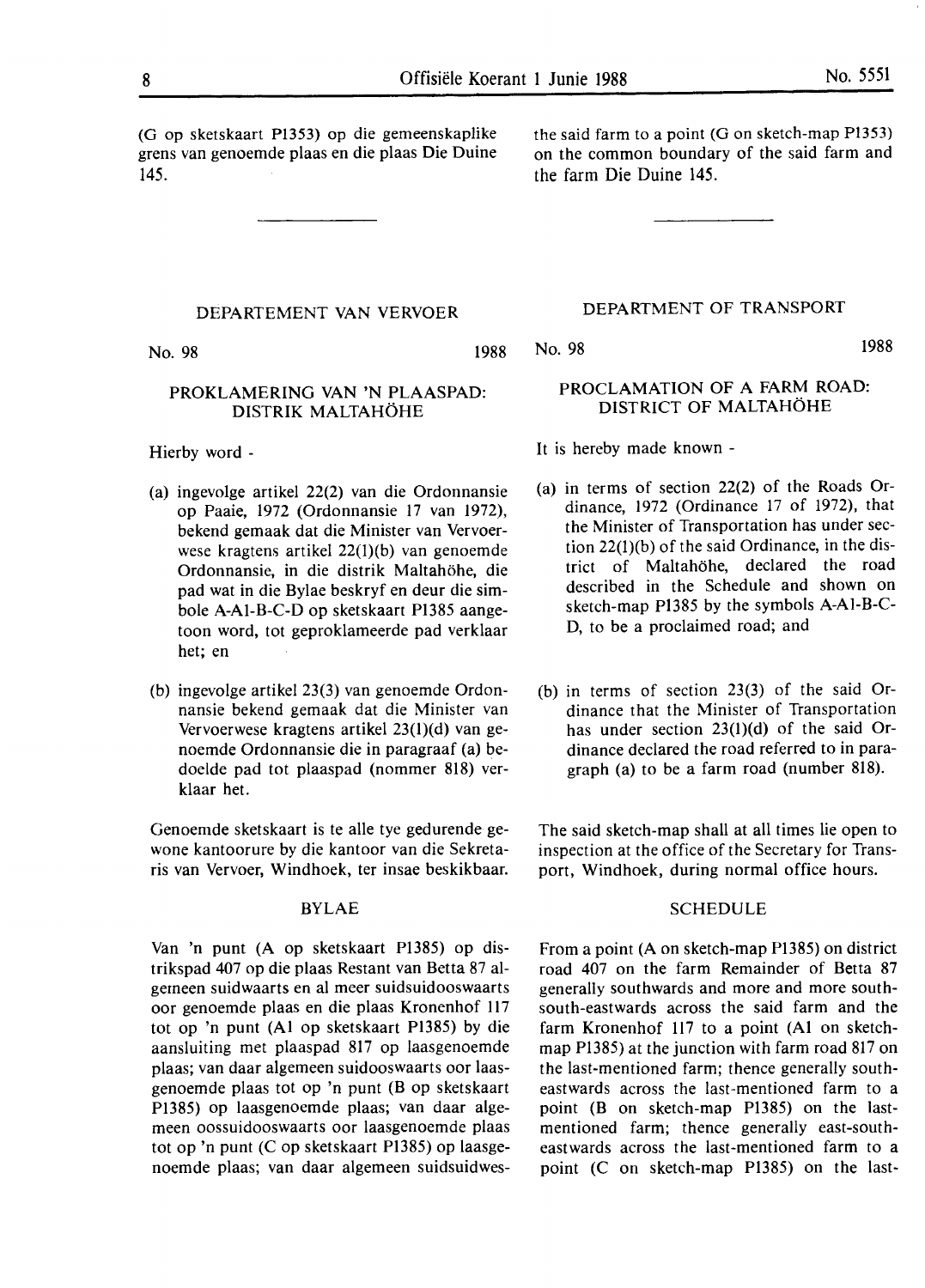waarts oor laasgenoemde plaas en die plaas Restant van Ginas 20 tot op 'n punt (D op sketskaart P1385) op laasgenoemde plaas.

mentioned farm; thence generally south-southwestwards across the last-mentioned farm and the farm Remainder of Ginas 20 to a point (D on sketch-map Pl385) on the last-mentioned farm.

### **DEPARTEMENT VAN VERVOER**

No. 99 **1988** 

### PROKLAMERING VAN 'N DISTRIKSPAD EN HEROPENING VAN 'N GESLOfE PAD: . DISTRIK SWAKOPMUND

Hierby word -

- (a) ingevolge artikel 22(2) van die Ordonnansie op Paaie, 1972 (Ordonnansie 17 van 1972), bekend gemaak dat die Minister van Vervoerwese -
	- (i) kragtens artikel 22(l)(b) van genoemde Ordonnansie, in die distrik Swakopmund, die pad wat in Bylae I beskryf en deur die simbole A-B op sketskaart Pl405 aangetoon word, tot geproklameerde pad verklaar het; en
	- (ii) kragtens artikel 22(l)(d) van genoemde Ordonnasnie, in die distrik Swakopmund, die pad wat in Bylae II beskryf en deur die simbole B-C-D op sketskaart Pl405 aangetoon word, synde 'n pad wat gesluit is, heropea en tot geproklameerde pad verklaar het en die loop daarvan bepaal het soos in genoemde Bylae beskryf en deur genoemde simbole op genoemde sketskaart aangetoon; en
- (b) ingevolge artikel 23(3) van genoemde Ordonnansie bekend gemaak dat die Minister van Vervoerwese kragtens artikel 23(l)(c) van genoemde Ordonnansie die in paragraaf (a) bedoelde paaie tot distrikspad (nommer 1991) verklaar het.

Genoemde sketskaart is te alle tye gedurende gewone kantoorure by die kantoor van die Sekretaris van Vervoer, Windhoek, ter insae beskikbaar.

### DEPARTMENT OF TRANSPORT

No. 99 1988

### PROCLAMATION OF A DISTRICT ROAD AND REOPENING OF A CLOSED ROAD: DISTRICT OF SWAKOPMUND

It is hereby made known -

- (a) in terms of section 22(2) of the Roads Ordinance, 1972 (Ordinance 17 of 1972), that the Minister of Transportation has -
	- (i) under section  $22(1)(b)$  of the said Ordinance, in the district of Swakopmund, declared the road described in Schedule I and shown on sketch-map P1405 by the symbols A-B, to be a proclaimed road; and
	- (ii) under section  $22(1)(d)$  of the said Ordinance, in the district of Swakopmund, reopened the road described in Schedule II and shown on sketch-map P1405 by the symbols B-C-D being a road which was closed, and declared the same to be a proclaimed road and has defined the course thereof as described in the said Schedule and shown on the said sketchmap by the said symbols; and
- (b) in terms of section 23(3) of the said Ordinance that the Minister of Transportation has under section 23(1)(c) of the said Ordinance declared the roads referred to in paragraph (a) to be a district road (number **1991).**

The said sketch-map shall at all times lie open to inspection at the office of the Secretary for Transport, Windhoek, during normal office hours.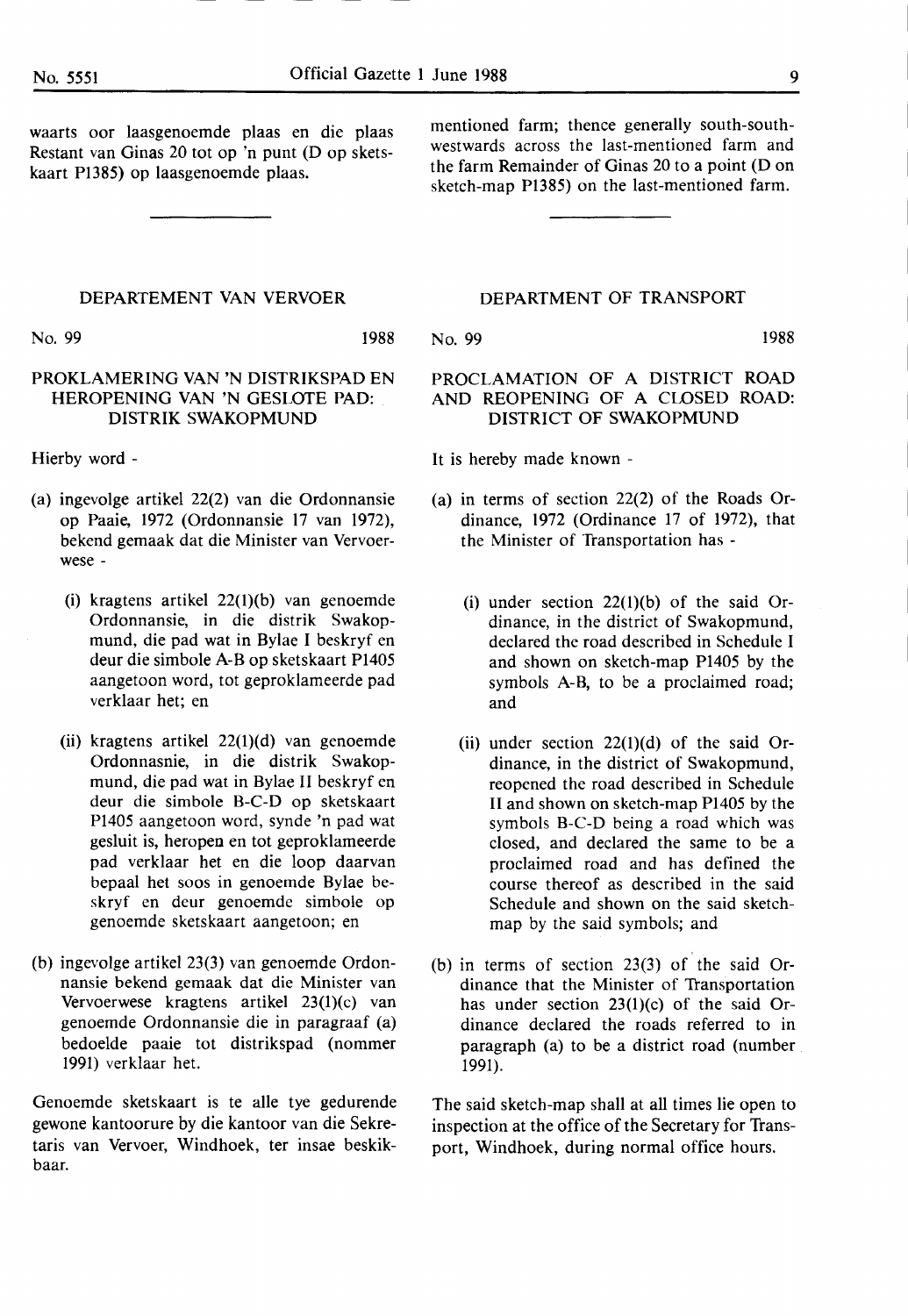### BYLAE I

Van 'n punt (A op sketskaart P1405) op grootpad 52 op die plaas Namib Naukluft Park algemeen noordwaarts oor genoemde plaas tot op 'n punt (B op sketskaart Pl405) op genoemde plaas.

### BYLAE II

Van 'n punt (Bop sketskaart P1405) op die plaas Namib Naukluft Park algemeen oosnoordooswaarts oor genoemde plaas tot op 'n punt (C op sketskaart P1405) op genoemde plaas; van daar algemeen noordnoordooswaarts oor genoemde plaas en die plaas Goanikontes 28 tot op 'n punt (D op sketskaart P1405) op distrikspad 1991 op laasgenoemde plaas.

### SCHEDULE I

From a point (A on sketch-map P1405) on main road 52 on the farm Namib Naukluft Park generally northwards across the said farm to a point (B on sketch-map Pl405) on the said farm.

### SCHEDULE II

From a point (B on sketch-map Pl405) on the farm Namib Naukluft Park generally east-northeastwards across the said farm to a point (C on sketch-map P1405) on the said farm; thence generally north-north-eastwards across the said farm and the farm Goanikontes 28 to a point (D on sketch-map Pl405) on district road 1991 on the last-mentioned farm.

# **Algemene Kennisgewings General Notices**

No. 71 1988

### MUNISIPALITEIT WINDHOEK: WYSIGING VAN STRAAT- EN VERKEERS-REGULASIES

Die raad van die Munisipaliteit Windhoek het kragtens artikel 242 van die Munisipale Ordonnansie 1963 (Ordonnansie 13 van 1963) die regulasies afgekondig by Goewermentskennisgewing 9 van 1930, verder gewysig deur Hoofstuk X te skrap.

Genoemde wysiging is deur die Minister van Plaaslike Owerhede en Burgersake goedgekeur kragtens artikel 243 van genoemde Munisipale Ordonnansie 1963.

### No. 71 1988

### **MUNICIPALITY OF WINDHOEK: AMENDMENT OF** STREET **AND TRAFFIC REGULATIONS**

The council of the Municipality of Windhoek has under section 242 of the Municipal Ordinance, 1963 (Ordinance 13 of 1963), further amended the regulations promulgated under Government Notice 9 of 1930, by deleting Chapter X.

The said amendment has been approved by the Minister of Local Government and Civic Affairs under section 243 of the said Municipal Ordinance, 1963.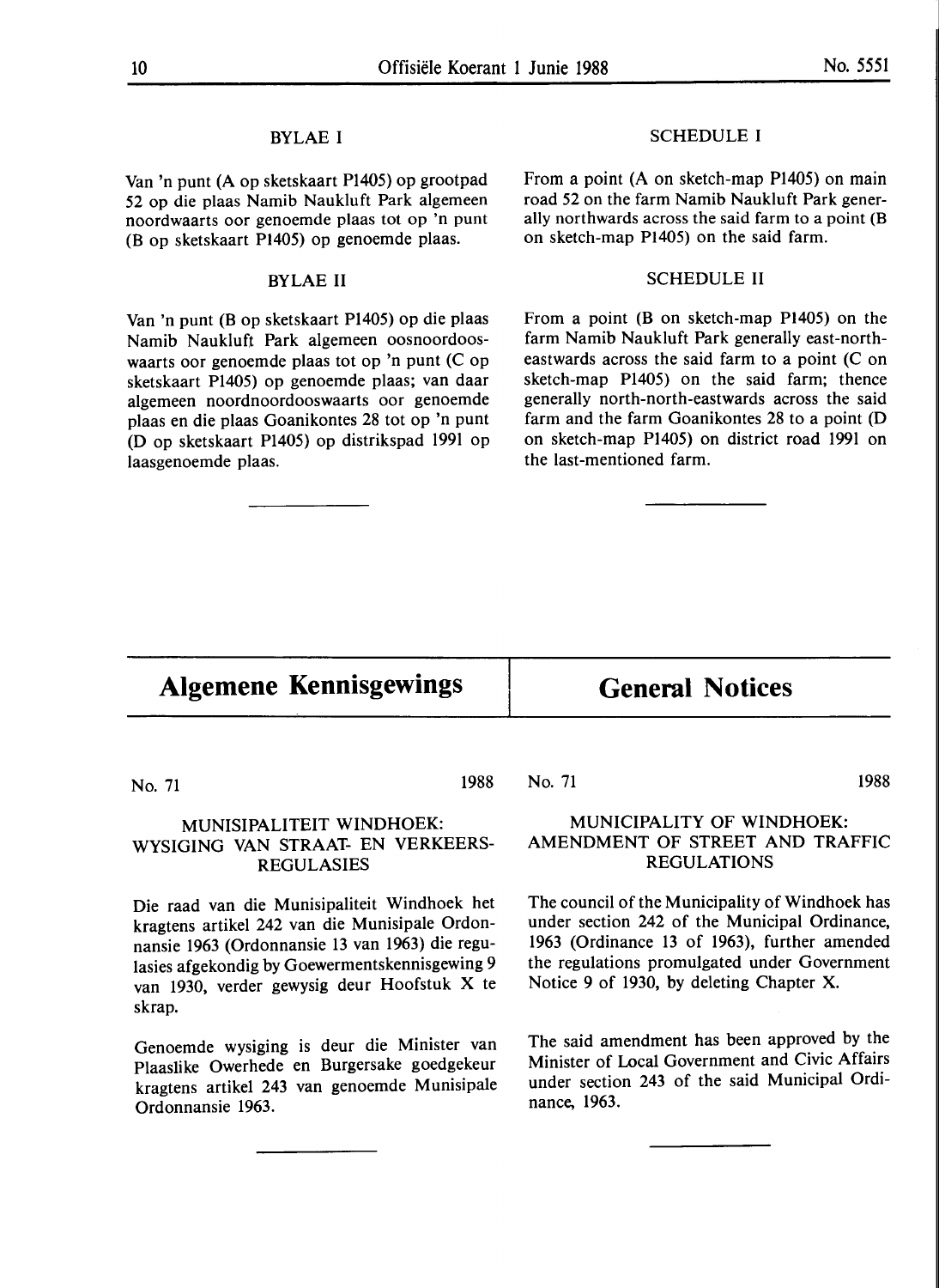No. 72

### **1988**

### No. 72 1988

### MUNISIPALITEIT SWAKOPMUND: WYSIGING VAN BEGRAAFPLAAS-REGULASIES

Die raad van die Munisipaliteit Swakopmund het kragtens artikel 242 van die Munisipale Ordonnansie 1963 (Ordonnansie 13 van 1963) die regulasies afgekondig by Goewermentskennisgewing 91 van 1981, verder gewysig soos in die Bylae uiteengesit.

Genoemde wysiging is deur die Minister van Plaaslike Owerhede en Burgersake goedgekeur kragtens artikel 243 van genoemde Munisipale Ordonnansie, 1963.

### **BYLAE**

Regulasie 23 word hierby gewysig deur subregulasie (l)(m) deur die volgende subregulasie te vervang:

"(l)(m) 'n hond in die begraafplaas inbring nie en die raad kan enige hond wat in die begraaf plaas ingebring of daar gevind word sonder betaling van vergoeding vang en vernietig;"

### MUNICIPALITY OF SWAKOPMUND: AMENDMENT OF CEMETERY REGULA-TIONS

The council of the Municipality of Swakopmund has under section 242 of the Municipal Ordinance, 1963 (Ordinance 13 of 1963), further amended the regulations promulgated under Government Notice 91 of 1981, as set out in the Schedule.

The said amendment has been approved by the Minister of Local Government and Civic Affairs under section 243 of the said Municipal Ordinance, 1963.

### SCHEDULE

Regulation 23 is hereby amended by the substitution for subregulation  $(1)(m)$  of the following subregulation:

 $''(1)(m)$  bring a dog into the cemetery, and the council may without payment of any compensation, seize and destroy any dog brought into or found in the cemetery;"

No. 73 **1988** 

No. 73 **1988** 

### MUNICIPALITY OF GROOTFONTEIN: AMENDMENT OF ELECTRICITY SUPPLY REGULATIONS

The council of the Municipality of Grootfontein has under section 244(5) of the Municipal Ordinance, 1963 (Ordinance 13 of 1963), further amended the Model Electricity Supply Regulations promulgated under Government Notice 109 of 1957 and applied to the said municipality under Government Notice 139 of 1957 as set out in the Sechdule.

The said amendments have been approved by the Minister of Local Government and Civic Affairs under section 243 of the said Municipal Ordinance, 1963.

### MUNISIPALITEIT GROOTFONTEIN: WYSIGING VAN REGULASIES OP ELEKTRISITEITSVERSKAFFING

Die raad van die Munisipaliteit Grootfontein het kragtens artikel 244(5) van die Munisipale Ordonnansie 1963 (Ordonnansie 13 van 1963) die Modelregulasies op Elektrisiteitsverskaffing afgekondig by Goewermentskennisgewing 109 van 1957 en op genoemde munisipaliteit van toepassing gemaak by Goewermentskennisgewing 139 van 1957, verder gewysig soos in die Bylae uiteengesit.

Genoemde wysiging is deur die Minister van Plaaslike Owerhede en Burgersake goedgekeur kragtens artikel 243 van genoemde Munisipale Ordonnansie **1963.**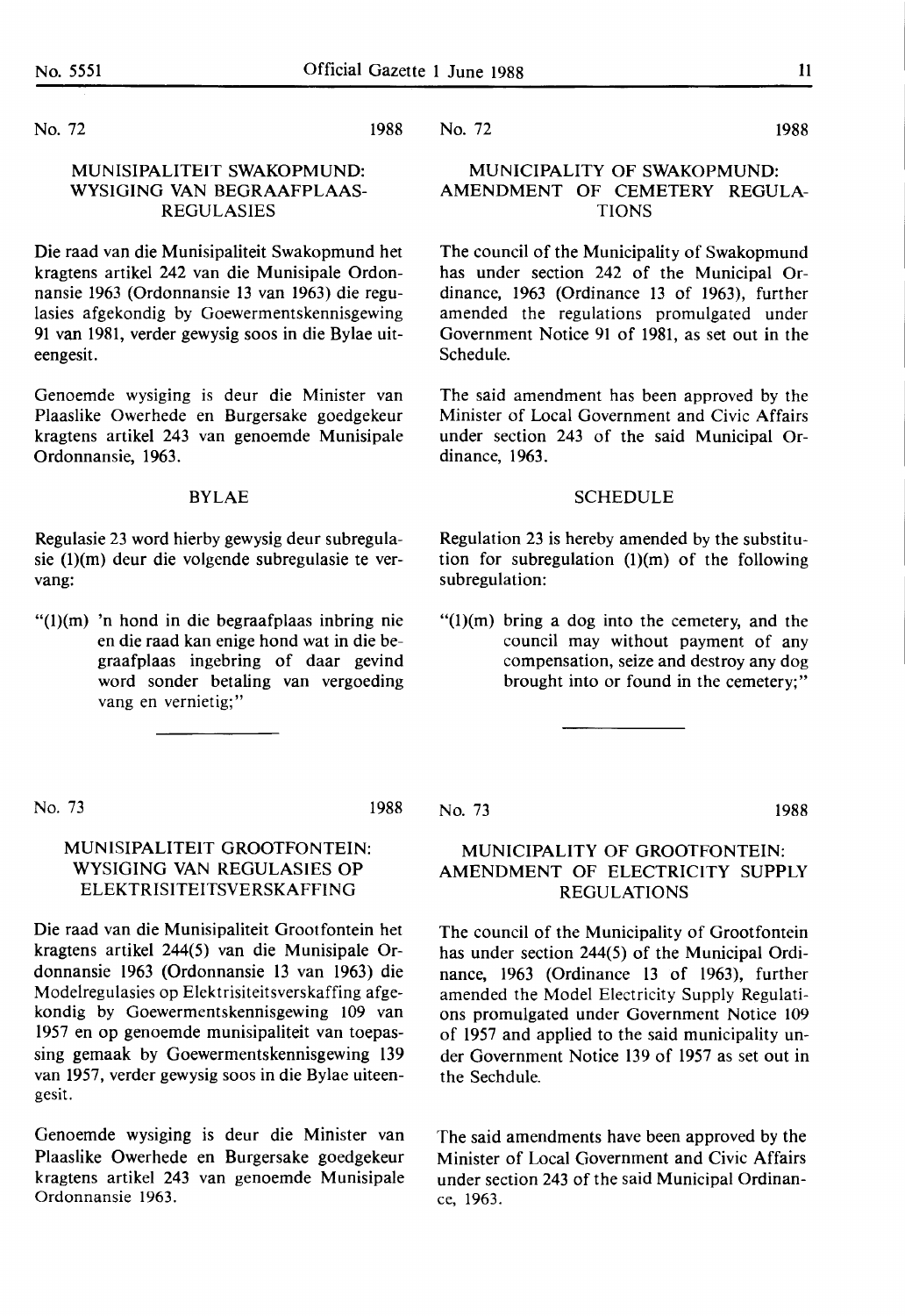### **BYLAE**

Paragraaf 4 van Byvoegsel D word hierby gewysig

- (a) deur in subparagraaf (a)(ii) die bedrag "R0,091" deur die bedrag "R0,1114" te vervang;
- (b) deur in subparagraaf (b)(i)(d) die bedrae "R0,25" en "R0,144" deur, onderskeidelik, die bedrae "R0,2863" en "R0,1697" te vervang;
- (c) deur in subparagraaf (b)(ii) die bedrag "Rl2,50" deur die bedrag "Rl4,32" te vervang;
- (d) deur in subparagraaf (c)(i)(a) die bedrag "R0,25" deur die bedrag "R0,2863" te vervang;
- (e) deur in subparagraaf (c)(i)(b) die bedrag "R0,144" deur die bedrag "R0,1697" te vervang; en
- (f) deur in subparagraaf (c)(ii) die bedrag "RS0,00" deur die bedrag "R57,26" te vervang.

### **SCHEDULE**

Paragraph 4 of Appendix D is hereby amended -

- (a) by the substitution in subparagraph (a)(ii) for the amount "R0,091" of the amount "R0,1114";
- (b) by the substitution in subparagraph  $(b)(i)(d)$ for the amounts "R0,25" and "R0,144" of the amounts "R0,2863" and "R0,1697", respectively;
- (c) by the substitution in subparagraph (b)(ii) for the amount "Rl2,50" of the amount "Rl4,32";
- (d) by the substitution in subparagraph  $(c)(i)(a)$ for the amount **"R0,25"** of the amount **"R0,2863";**
- (e) by the substitution in subparagraph  $(c)(i)(b)$ for the amount "R0,144" of the amount "R0,1697"; and
- (f) by the substitution in subparagraph (c)(ii) for the amount "RS0,00" of the amount "R57,26".

No. 74 1988

### MUNISIPALITEIT SWAKOPMUND: WYSIGING VAN PARK-, PIER-, SEEBREKER-EN **STRANDREGULASIES**

Die raad van die Munisipaliteit Swakopmund het kragtens artikel 242 van die Munisipale Ordonnansie 1963 (Ordonnansie 13 van 1963) die regulasies afgekondig by Goewermentskennisgewing 12 van 1930, verder gewysig soos in die Bylae uiteengesit.

Genoemde wysiging is deur die Minister van Plaaslike Owerhede en Burgersake goedgekeur kragtens artikel 243 van genoemde Munisipale Ordonnansie 1963.

No. 74 1988

### MUNICIPALITY OF SWAKOPMUND: AMENDMENT OF **PARK,** JETTY, MOLE AND BEACH REGULATIONS

The council of the Municipality of Swakopmund has under section 242 of the Municipal Ordinance, 1963 (Ordinance 13 of 1963), further amended the regulations promulgated under Government Notice 12 of 1930, as set out in the Schedule.

The said amendment has been approved by the Minister of Local Government and Civic Affairs under section 243 of the said Municipal Ordinance, 1963.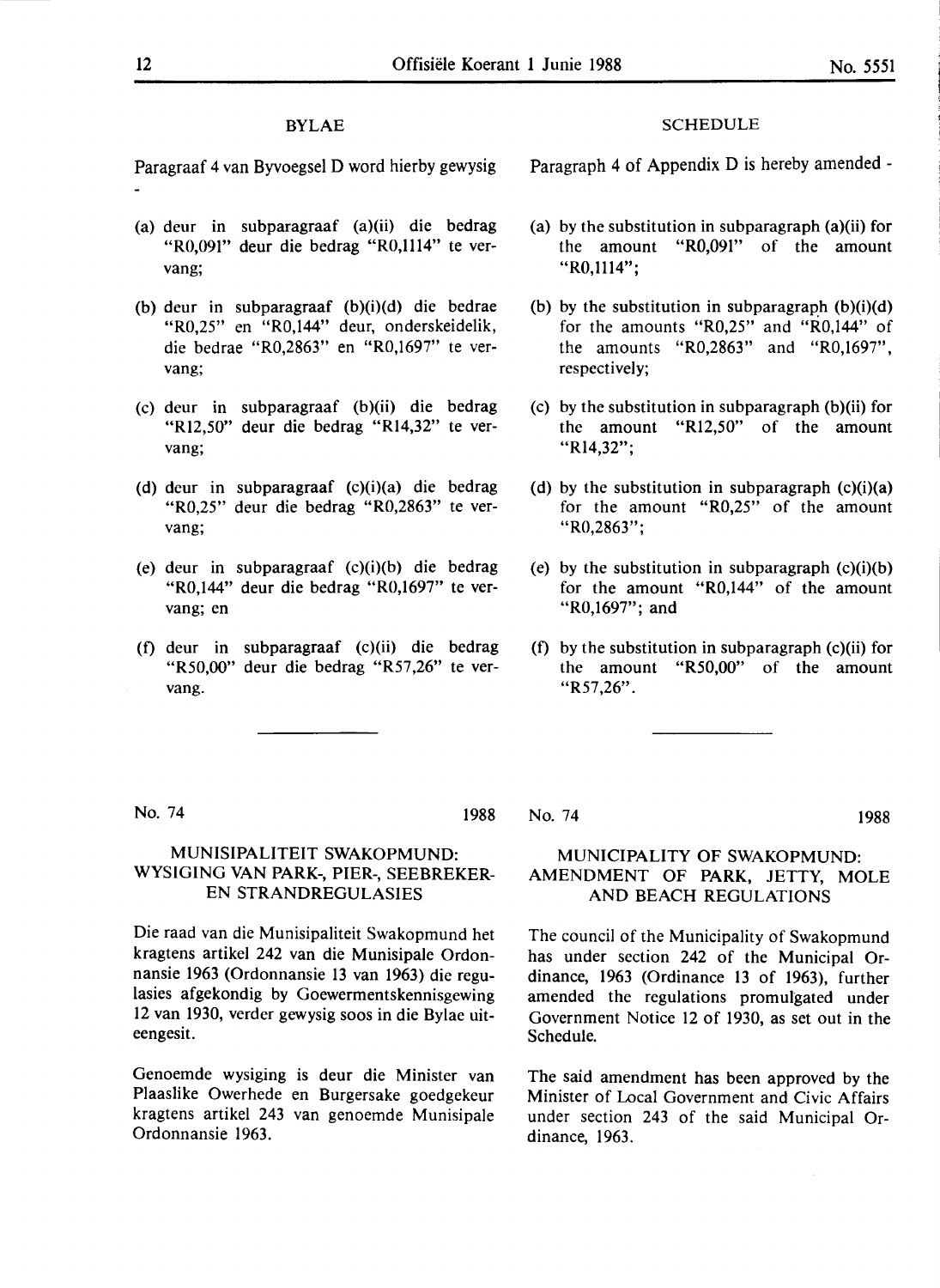### **BYLAE**

'.egulasie 10 word hierby deur die volgende reguisie vervang:

10. Niemand mag 'n bond in 'n park inbring nie tensy dit aan 'n leiband is. Enige bond wat in 'n park aangetref word sonder dat dit aan 'n leiband is, mag deur die parkopsigter of ander gemagtigde beampte van die raad, of 'n polisiebeampte gevang en vernietig word."

### **SCHEDULE**

Regulation 10 is hereby substituted by the following regulation:

"10. No person shall take a dog unless on a leash into a park. Any dog not on leash found in **a park,** may be seized and destroyed by the parkkeeper or other authorized official of the council or a member of the police."

fo. 75 1988

### MUNISIPALITEIT VAN KEETMANSHOOP KENNISGEWING

Cennis geskied hiermee Kragtens Artikel 171(1) •an die Munisipale Ordonnansie Nr 13 van 1963, .oos gewysig, aan die ondergenoemde persoon vat die geregistreerde eienaar van die ondervernelde erf is, dat die erf verkoop sal word ter ver-1aling van agterstallige eiendomsbelasting en rene indien u sou nalaat om dit te betaal binne drie 3) maande vanaf datum van die laaste publikasie 1iervan.

| <b>GEREGISTREERDE</b><br>EIENAAR | ERF NR                     | <b>GROOTTE</b><br><b>VK METER</b> |
|----------------------------------|----------------------------|-----------------------------------|
| <b>AW Neuneier</b>               | 281 Keetmans-<br>hoop Dorp | 2381                              |

?.J. BOONZAAIER **,TADSKLERK** 

No. 75 **1988** 

### MUNICIPALITY OF KEETMANSHOOP NOTICE

Notice is hereby given in terms of Section 171(1) of the Municipal Ordinance No 13 of 1963 as amended to the following registered owner that the undermentioned property will be sold to recover arrear rates and interest should it not be paid within three (3) months from the date of the last publication hereof.

| <b>REGISTERED</b><br><b>OWNER</b> | ERF NO                         | <b>AREA SOUARE</b><br><b>METER</b> |  |
|-----------------------------------|--------------------------------|------------------------------------|--|
| <b>MW</b> Neuneier                | 281 Keetmans-<br>hoop Township | 2381                               |  |

P.J. BOONZAAIER TOWN CLERK

No. 76

### 1988

No. 76

**1988** 

### RAAD VIR BUITESTEDELIKE ONTWIKKELING

### **KENNISGEWING**

### **BIENDOMSBELASTING UITSTAANDE VYF**  JAAR EN LANGER

Kennis geskied hiermee aan die ondergemelde ieregistreerde erfeienaars of hul opvolgers in itel, dat die ondergenoemde erwe geleë in

### **PERI-URBAN DEVELOPMENT BOARD**

### **NOTICE**

### **RATES AND TAXES OUTSTANDING FIVE YEARS AND LONGER**

Notice is hereby given to the following registered owners or their successors in title that the undermentioned properties in the Peri-Urban areas, in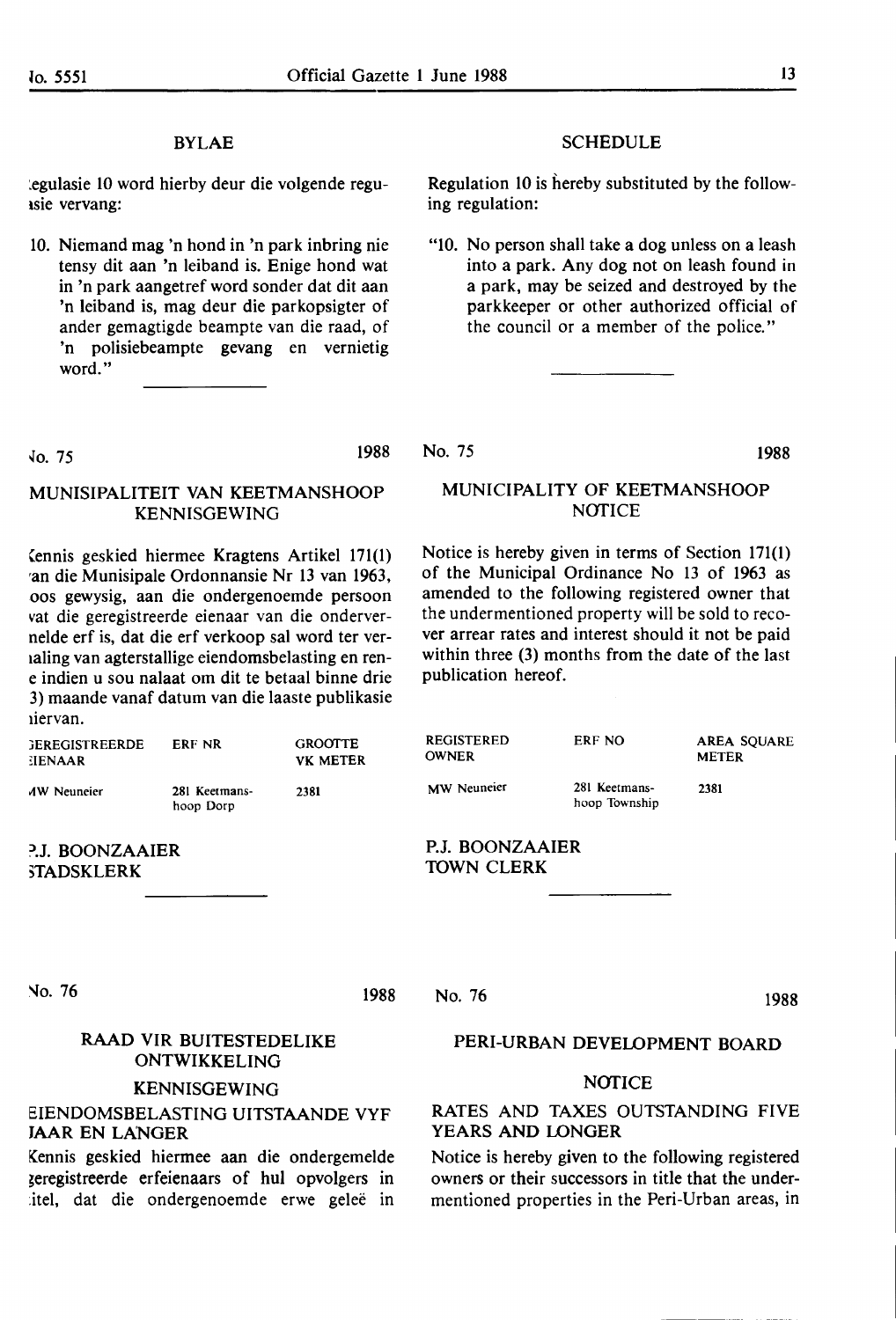buitestedelike gebiede, kragtens regulasie 6(1) van die Raad se Regulasies op Eiendomsbelasting, verkoop sal word ter verhaling van agterstallige eiendomsbelasting en rente, indien u nalaat om dit te betaal binne **ORIE MAANDE** vanaf datum van laaste publikasie hiervan.

terms of regulation 6(1) of the Board's Regulations on Rates, will be sold to recover arrear rates and interest, should it not be paid within THREE MONTHS from the date of the last publication hereof.

| A. KALKFELD                              |                       | A. KALKFELD                        |                        |
|------------------------------------------|-----------------------|------------------------------------|------------------------|
| <b>GEREGISTREERDE</b><br><b>EIENAARS</b> | <b>ERFNOMMERS</b>     | <b>REGISTERED</b><br><b>OWNERS</b> | ERF NO                 |
|                                          | 89                    | C.E.J. Schneider                   | 89                     |
| C.E.J. Schneider                         | 184                   | J.H. Grobler                       | 184                    |
| J.H. Grobler                             | 199                   | K. Samp                            | 199                    |
| K. Samp                                  | 200                   | K. Samp                            | 200                    |
| K. Samp                                  | 201                   | K. Samp                            | 201                    |
| K. Samp                                  | 219                   | H. Jank                            | 219                    |
| H. Jank                                  |                       |                                    |                        |
| <b>B. KALKRAND</b>                       |                       | <b>B. KALKRAND</b>                 |                        |
| <b>GEREGISTREERDE</b>                    | <b>ERFNOMMER</b>      | <b>REGISTERED</b>                  | <b>ERF NO</b>          |
| <b>EIENAAR</b>                           |                       | <b>OWNER</b>                       |                        |
| J.A.J. van Zyl                           | <b>I19</b>            | J.A.J. van Zyl                     | 119                    |
| C. KAMANJAB                              |                       | C. KAMANJAB                        |                        |
| <b>GEREGISTREERDE</b>                    | <b>ERFNOMMERS</b>     | <b>REGISTERED</b>                  | ERF NO                 |
| <b>EIENAARS</b>                          |                       | <b>OWNERS</b>                      |                        |
| Odendalia Trust (Pty) Ltd                | $\mathbf{1}$          | Odendalia Trust (Pty) Ltd          | -1                     |
| Odendalia Trust (Pty) Ltd                | 48                    | Odendalia Trust (Pty) Ltd          | 48                     |
| J.M. van Rensburg                        | 55                    | J.M. van Rensburg                  | 55                     |
| J.M. van Rensburg                        | 56                    | J.M. van Rensburg                  | 56                     |
| Odendalia Trust (Pty) Ltd                | 68                    | Odendalia Trust (Pty) Ltd          | 68                     |
| Odendalia Trust (Pty) Ltd                | 69                    | Odendalia Trust (Pty) Ltd          | 69                     |
| Odendalia Trust (Pty) Ltd                | 135                   | Odendalia Trust (Pty) Ltd          | 135                    |
| D. LUDERITZ                              |                       | D. LUDERITZ                        |                        |
| <b>GEREGISTREERDE</b>                    | <b>ERFNOMMERS</b>     | <b>REGISTERED</b>                  | ERF NO                 |
| <b>EIENAARS</b>                          |                       | <b>OWNERS</b>                      |                        |
| R.K. Schultheiss                         | 469                   | R.K. Schultheiss                   | 469                    |
| R.K. Schultheiss                         | 471                   | R.K. Schultheiss                   | 471                    |
| R.K. Schultheiss                         | 596                   | R.K. Schultheiss                   | 596                    |
| R.K. Schultheiss                         | 597                   | R.K. Schultheiss                   | 597                    |
| F.W.H. Mroczkowski                       | Gedeelte 31 (Gedeelte | F.W.H. Mroczkowski                 | Portion 31 (Portion of |
|                                          | van Gedeelte G)       |                                    | Portion G).            |

L.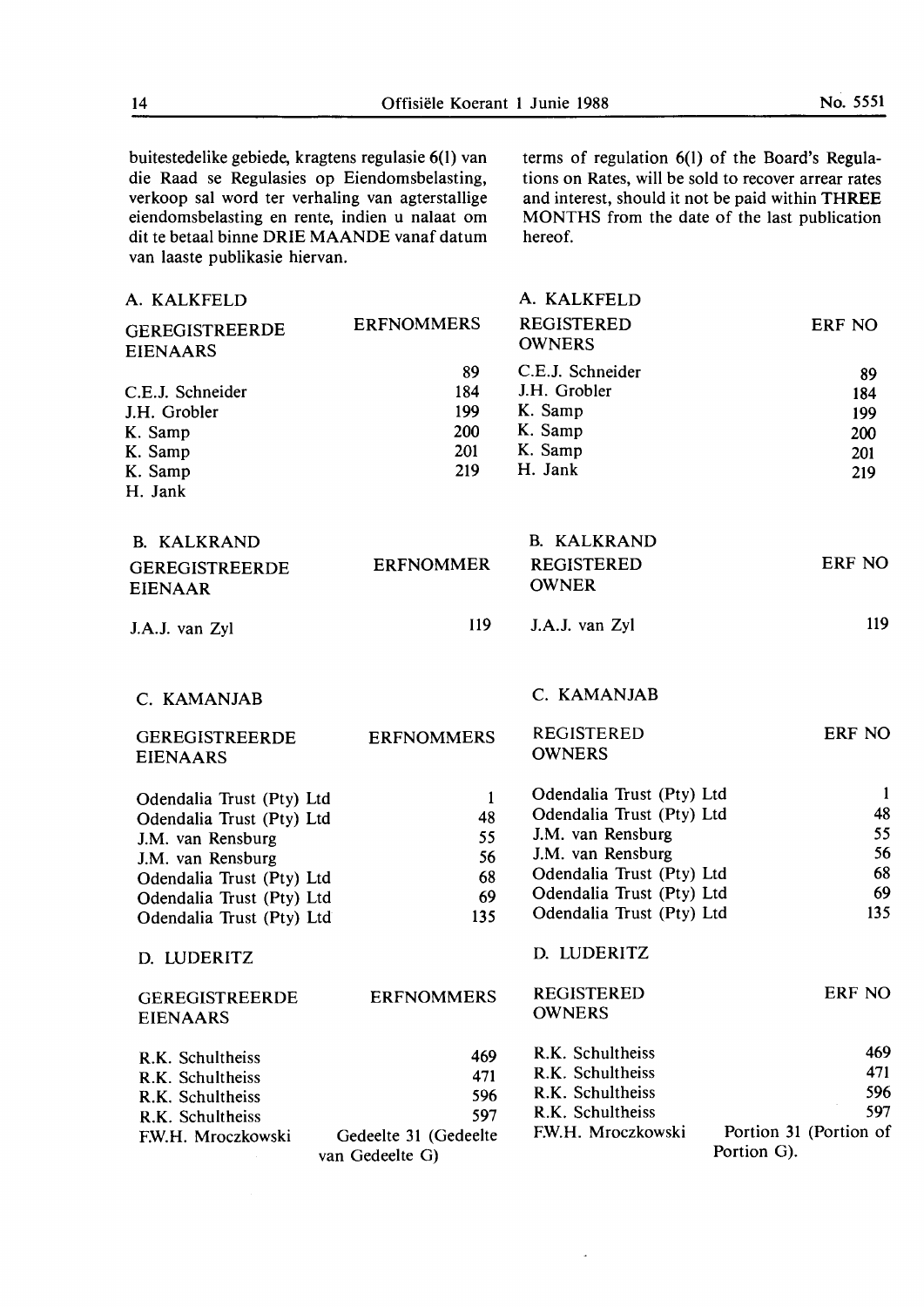|--|

| E. MALTAHÖHE                                                       |                                         | E. MALTAHÖHE                                                       |                                       |
|--------------------------------------------------------------------|-----------------------------------------|--------------------------------------------------------------------|---------------------------------------|
| <b>GEREGISTREERDE</b><br><b>EIENAARS</b>                           | <b>ERFNOMMERS</b>                       | <b>REGISTERED</b><br><b>OWNERS</b>                                 | ERF NO                                |
| C. Olsen<br>J.J. du Rand                                           | $\overline{2}$<br>126                   | C. Olsen<br>J.J. du Rand                                           | $\overline{2}$<br>126                 |
| F. WITVLEI                                                         |                                         | F. WITVLEI                                                         |                                       |
| <b>GEREGISTREERDE</b><br><b>EIENAARS</b>                           | <b>ERFNOMMERS</b>                       | <b>REGISTERD</b><br><b>OWNERS</b>                                  | ERF NO                                |
| J. Barrett<br>J. Barrett<br>J. Barrett<br>J. Barrett<br>J. Barrett | 7<br>8<br>$\boldsymbol{9}$<br>15<br>182 | J. Barrett<br>J. Barrett<br>J. Barrett<br>J. Barrett<br>J. Barrett | $\overline{7}$<br>8<br>9<br>15<br>182 |
| G. ARANOS                                                          |                                         | G. ARANOS                                                          |                                       |
| <b>GEREGISTREERDE</b><br><b>EIENAAR</b>                            | <b>ERFNOMMER</b>                        | <b>REGISTERED</b><br><b>OWNER</b>                                  | <b>ERF NO</b>                         |
| A.F. Meyer                                                         | 73                                      | A.F. Meyer                                                         | 73                                    |
|                                                                    |                                         |                                                                    |                                       |
| No. 77                                                             | 1988                                    | No. 77                                                             | 1988                                  |
| <b>DDD</b><br>$1000 + 1250$                                        |                                         |                                                                    |                                       |

### ERF 4808 UITBREIDING 6 WINDHOEK: **DEPROKLAMASIE**

Kennisgewing geskied hiermee kragtens Artikel 24(1) van die Ordonnansie op Dorpe en Grondverdeling, 1963 (Ordonnansie **11** van 1963) dat 1ansoek ontvang is van die Munisipaliteit van Windhoek vir die deproklamering van Erf 4808 Uitbreiding 6 Windhoek.

Afskrifte van die deproklamering, kaarte, planne, iokumente en ander verbandhoudende sake le ~edurende kantoorure ter insae by die kantoor ran die Munisipaliteit van Windhoek sowel as in camer W330 van die Tintenpalast, Windhoek.

Elkeen wat beswaar het teen bogenoemde depro-.lamering moet sy beswaar skriftelik by die ,ekretaris, Suidwes-Afrikaanse Beplanningsad- •iesraad **(SWABAR),** Privaatsak 13289, Wind-1oek, indien voor of op 15 Augustus 1988.

### ERF 4808 EXTENSION 6 WINDHOEK: DEPROCLAMATION

Notice is hereby given in terms of Section 24(1) of the Townships and Division of Land Ordinance, 1963 (Ordinance 11 of 1963) that an application has been received from the municipality of Windhoek for the deproclamation of Erf 4808 extension 6 Windhoek.

Copies of the deproclamation and maps, plans, documents and other relevant matters are lying for inspection during office hours at the offices of the municipality of Windhoek and also in room W330 of the Tintenpalast, Windhoek.

Any person who wishes to object to the abovementioned application should lodge his objection in writing to the Secretary, South West African Planning Advisory Board (SWAPAB), Private Bag 13289, Windhoek, on or before 15 August, 1988.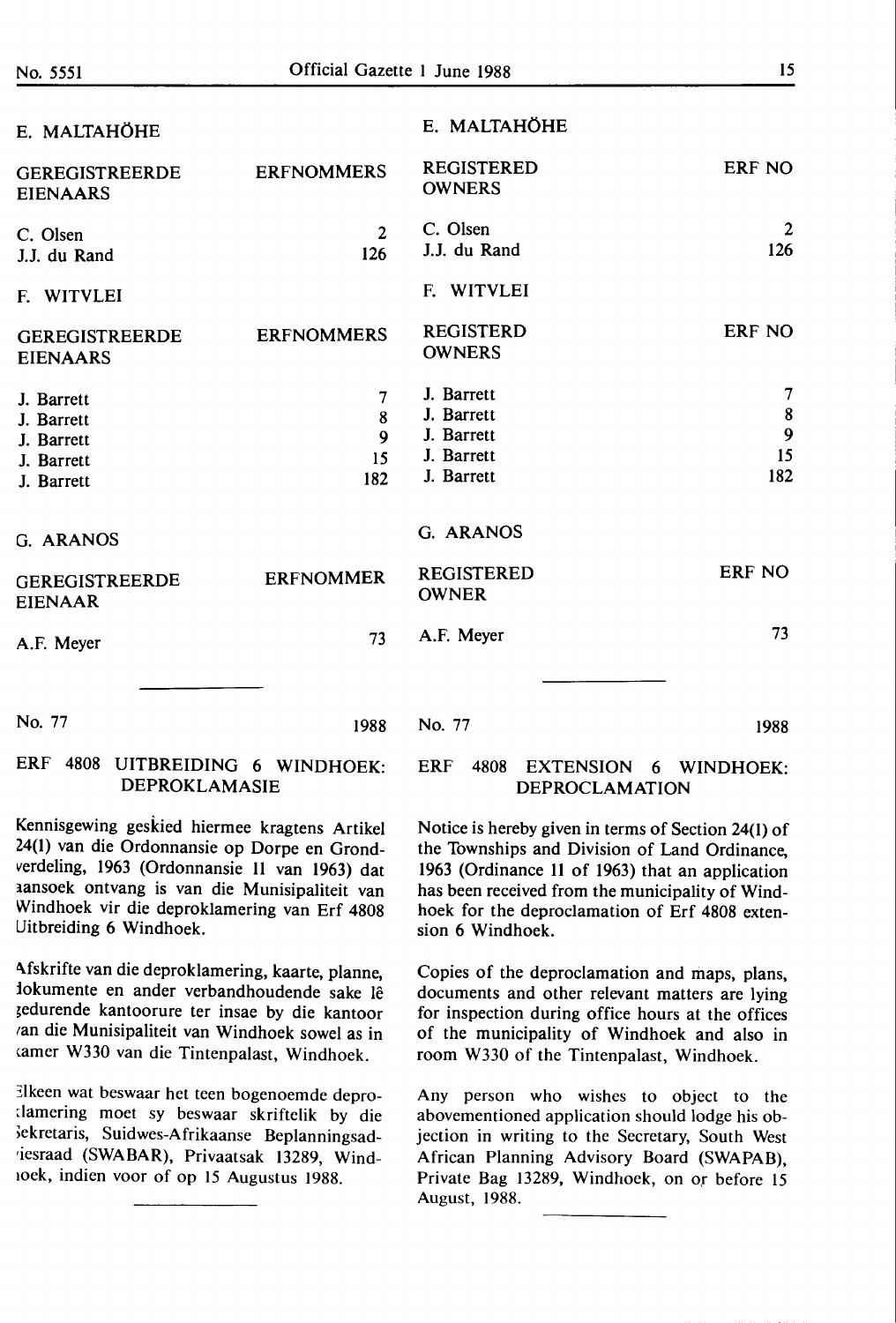No. 78 1988

GROOTFONTEIN WYSIGINGSKEMA NR. 1

Kennisgewing geskied hierby kragtens Artikel 23 van die Dorpsbeplanningsordonnansie, 1954 (Ordonnansie 18 van 1954) dat die Grootfontein Wysigingskema **Nr. 1** aan die Administrateur-Generaal voorgelê is.

Eksemplare van die Wysigingskema Nr. 1 en kaarte, planne, dokumente en ander verbandhoudende sake lê gedurende kantoorure in die kantoor van die stadsklerk, Munisipaliteit Grootfontein, sowel as in kamer 330 van die Tintenpalast, Windhoek, ter insae.

Elkeen wat beswaar het teen die Wysigingskema Nr.l moet sy beswaar skriftelik voor of op 15 Julie 1988 by die Sekretaris, Suidwes-Afrikaanse Beplanningsadviesraad, Privaatsak 13289, Windhoek, indien.

### No. 79 1988

TSUMEB WYSIGINGSKEMA NR. 1

Kennisgewing geskied hierby kragtens Artikel 23 van die Dorpsbeplanningsordonnansie, 1954 (Ordonnansie 18 van 1954) dat die Tsumeb Wysigingskema Nr. 1 aan die Administrateur-Generaal voorgelê is.

Eksemplare van die Wysigingskema Nr. 1 en kaarte, planne, dokumente en ander verbandhoudende sake le gedurende kantoorure in die kantoor van die Stadsklerk, Munisipaliteit Tsumeb, sowel as in kamer 330 van die Tintenpalast, Windhoek, ter insae.

Elkeen wat beswaar het teen die Wysigingskema Nr.l moet sy beswaar skriftelik voor of op 15 Julie 1988 by die Sekretaris, Suidwes-Afrikaanse Beplanningsadviesraad, Privaatsak 13289, Windhoek, indien.

### No. 78 1988

### GROOfFONTEIN AMENDMENT SCHEME NO. 1

Notice is **hereby** given **in terms of section 23 of the Town Planning Ordinance, 1954 (Ordinance 18 of 1954) that** the **Grootfontein Amendment Scheme No. 1** has been submitted to the Administrator-General for approval.

Copies of the Amendment Scheme No. 1 and of maps, plans, documents and other relevant matters are lying for inspection during office hours at the office of the Town Clerk Municipality Groot**fontein as well as room 330 of the Tintenpalast, Windhoek.** 

Any person who wishes to object to the approval of the Amendment Scheme No. 1 should lodge his objections in writing to the Secretary, South West African Planning Advisory Board, Private Bag 13289, Windhoek, on or before 15 July, 1988.

No. 79 1988

### TSUMEB AMENDMENT SCHEME NO. 1

Notice is hereby given in terms of section 23 of the Town Planning Ordinance, 1954 (Ordinance 18 of 1954) that the Tsumeb Amendment Scheme No. 1 has been submitted to the Administrator-**General for approval.** 

Copies of the Amendment Scheme No. 1 and of maps, plans, documents and other relevant matters are lying for inspection during office hours at the office of the Town Clerk Municipality, Tsumeb as well as room 330 of the Tintenpalast, Windhoek.

Any person who wishes to object to the approval of the Amendment Scheme No. 1 should lodge his objections in writing to the Secretary, South West African Planning Advisory Board, Private Bag 13289, Windhoek, on or before 15 July, 1988.